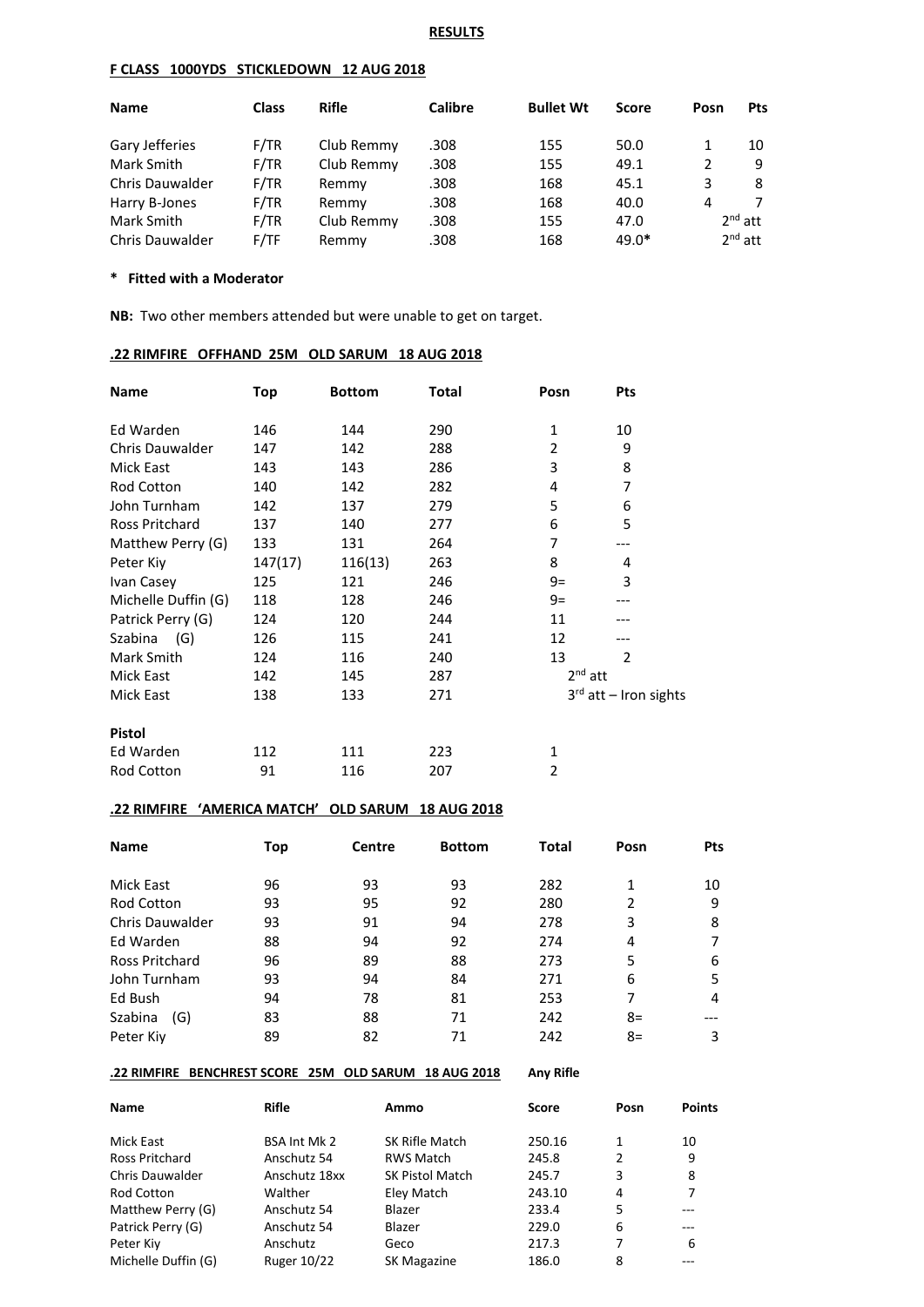## **GALLERY RIFLE (CF) OFFHAND 25M OLD SARUM 25 AUG 2018**

| Name                     | Top | <b>Bottom</b> | <b>Total</b> | Posn            | Pts                     | <b>Sights</b> |
|--------------------------|-----|---------------|--------------|-----------------|-------------------------|---------------|
| Mick East                | 140 | 144           | 284          | 1               | 10                      | Scope         |
| Steve Jugg               | 130 | 137           | 267          | $\overline{2}$  | 9                       | Scope         |
| Rod Cotton               | 131 | 134           | 265          | 3               | 8                       | Iron          |
| Mick East                | 133 | 130           | 263          | 4               |                         | Iron          |
| <b>Chris Dauwalder</b>   | 128 | 134           | 262          | 5               | 7                       | Scope         |
| Dave Johnson             | 128 | 123           | 251          | 6               | 6                       | Scope         |
| James Thompson           | 127 | 123           | 250          | 7               | 5                       | Iron          |
| <b>Richard Griffiths</b> | 125 | 124           | 249          | 8               | 4                       | Iron          |
| Mark Smith               | 124 | 117           | 241          |                 | .22 rimfire             |               |
| <b>Rod Cotton</b>        | 121 | 130           | 251          |                 | 2 <sup>nd</sup> attempt | Iron          |
| <b>Richard Griffiths</b> | 128 | 120           | 248          |                 | 2 <sup>nd</sup> attempt | Iron          |
| <b>Iron Sights</b>       |     |               |              |                 |                         |               |
| <b>Rod Cotton</b>        | 131 | 134           | 265          | 1               | 10                      |               |
| Mick East                | 133 | 130           | 263          | 2               | 9                       |               |
| James Thompson           | 127 | 123           | 250          | 3               | 8                       |               |
| <b>Richard Griffiths</b> | 125 | 124           | 249          | 4               | 7                       |               |
| <b>Rod Cotton</b>        | 121 | 130           | 251          | 2 <sup>nd</sup> | attempt                 |               |
| <b>Richard Griffiths</b> | 128 | 120           | 248          |                 | 2 <sup>nd</sup> attempt |               |

# **GALLERY RIFLE (CF) 'MULTI-TARGET' OLD SARUM 25 AUG 2018**

| Name               | Left | Right | <b>Total</b> | Posn                    | Pts | <b>Sights</b>                                    |
|--------------------|------|-------|--------------|-------------------------|-----|--------------------------------------------------|
| Chris Dauwalder    | 60.6 | 55.7  | 115.13       | $\mathbf{1}$            | 10  | Scope                                            |
| Mick East          | 57.4 | 55.5  | 112.9        | 2                       | 9   | Scope                                            |
| Dave Johnson       | 56.3 | 53.4  | 109.7        | 3                       | 8   | Scope                                            |
| Mick East          | 47.1 | 56.6  | 103.7        | 4                       | --- | Iron                                             |
| <b>Rod Cotton</b>  | 49.1 | 47.3  | 96.4         | 5                       | 7   | Iron                                             |
| James Thompson     | 39.0 | 41.2  | 80.2         | 6                       | 6   | Iron                                             |
| <b>Iron Sights</b> |      |       |              |                         |     |                                                  |
| Mick East          | 47.1 | 56.6  | 103.7        | 1                       | 10  |                                                  |
| <b>Rod Cotton</b>  | 49.1 | 47.3  | 96.4         | 2                       | 9   |                                                  |
| James Thompson     | 39.0 | 41.2  | 80.2         | 3                       | 8   |                                                  |
| .22r/f Pistol      |      |       |              |                         |     |                                                  |
| Steve Jugg         | 50.3 | 53.5  | 103.8        | 1                       | 10  |                                                  |
| Chris Dauwalder    | 41.0 | 39.0  | 80.0         | $\overline{2}$          | 9   |                                                  |
| Rod Cotton         | 35.0 | 37.1  | 72.1         | 3                       | 8   |                                                  |
| Chris Dauwalder    | 57.5 | 51.1  | 108.6        |                         |     | $2nd$ attempt – shot slower than $1st$ attempt!! |
| <b>Rod Cotton</b>  | 41.0 | 46.2  | 87.2         | 2 <sup>nd</sup> attempt |     |                                                  |

#### **.22 RIMFIRE OFFHAND 25M OLD SARUM 1 SEP 2018**

| <b>Name</b>           | Top | <b>Bottom</b> | <b>Total</b> | Posn      | <b>Pts</b> |
|-----------------------|-----|---------------|--------------|-----------|------------|
| Mick East             | 143 | 147           | 290          | 1         | 10         |
| John Turnham          | 142 | 145           | 287          | 2         | 9          |
| Chris Dauwalder       | 143 | 143           | 286          | 3         | 8          |
| <b>Ross Pritchard</b> | 136 | 133           | 269          | 4         | 7          |
| Ivan Casey            | 127 | 139           | 267          | 5         | 6          |
| <b>Steve Clowes</b>   | 124 | 131           | 255          | 6         | 5          |
| Sam Salter            | 130 | 120           | 250          | 7         | 4          |
| Szabina Szegezdi      | 95  | 86            | 181          | 8         | 3          |
| <b>Mick East</b>      | 146 | 147           | 293          | $2nd$ att |            |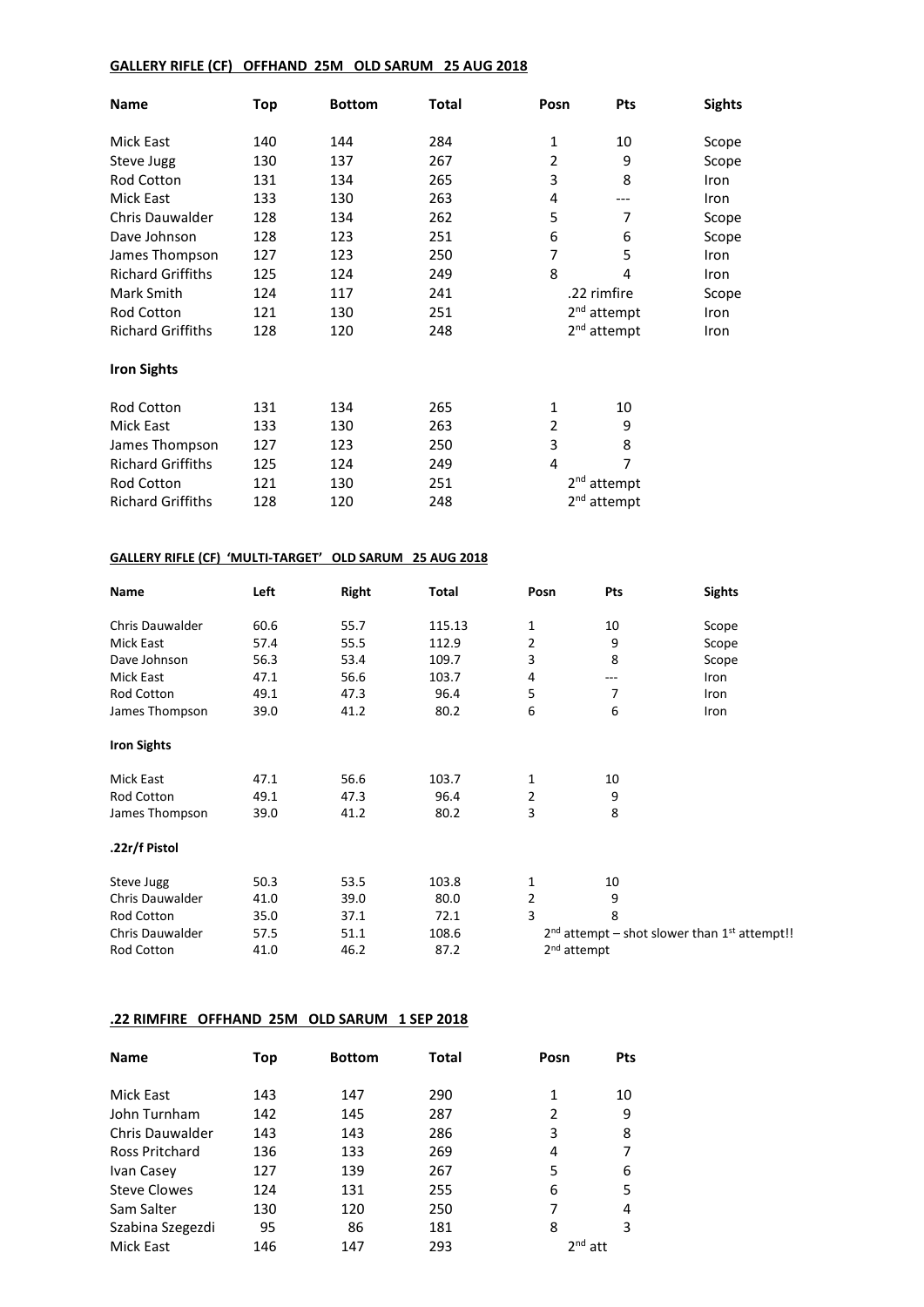## **.22 RIMFIRE 'MULTI-TARGET' OLD SARUM 1 SEP 2018**

| Left | Right | <b>Total</b> | Posn  | Pts            |
|------|-------|--------------|-------|----------------|
|      |       |              |       |                |
|      |       |              |       | 10             |
| 47.0 | 45.1  | 92.1         | $2=$  | 8.5            |
| 41.0 | 51.1  | 92.1         | $2=$  | 8.5            |
| 42.2 | 44.1  | 86.3         | 4     |                |
| 43.2 | 42.0  | 85.2         | 5     | 6              |
| 39.1 | 46.0  | 85.1         | 6     | 5              |
| 46.2 | 37.1  | 83.3         | $7 =$ | 3.5            |
| 44.2 | 39.1  | 83.3         | $7 =$ | 3.5            |
| 44.1 | 48.1  | 92.2         |       |                |
|      | 39.3  | 57.4         | 96.7  | 1<br>$2nd$ att |

## **.22 RIMFIRE BENCHREST GROUPING 25M OLD SARUM 1 SEP 2018 Any Rifle**

| <b>Name</b>            | <b>Rifle</b>                | Ammo                    | Gp1   | Gp <sub>2</sub> | Gp3   | Gp4   | Agg     | Posn | <b>Pts</b> |
|------------------------|-----------------------------|-------------------------|-------|-----------------|-------|-------|---------|------|------------|
| <b>Ross Pritchard</b>  | Anschutz 54                 | RWS Match               | 0.135 | 0.150           | 0.237 | 0.129 | 0.16275 |      | 10         |
| Mick East              | <b>BSA Int Mk2</b>          | SK Rifle Match          | 0.240 | 0.193           | 0.060 | 0.226 | 0.17975 | 2    | 9          |
| Steve Winder           | Anschutz 64                 | <b>RWS R50</b>          | 0.349 | 0.235           | 0.259 | 0.230 | 0.26825 | 3    | 8          |
| Szabina S              | Anschutz 54                 | <b>SK Standard Plus</b> | 0.251 | 0.246           | 0.213 | 0.401 | 0.27775 | 4    | 7          |
| <b>Chris Dauwalder</b> | Anschutz 1813 RWS Tgt Rifle |                         | 0.224 | 0.322           | 0.326 | 0.597 | 0.36725 | 5    | 6          |
| Steve Clowes           | CZ 452                      | Blazer                  | 0.520 | 0.496           | 0.595 | 0.382 | 0.49825 | 6    | 5          |
| Ivan Casey             | <b>Ruger 10/22</b>          | Blazer                  | 0.825 | 1.081           | 0.642 | 0.790 | 0.8345  |      | 4          |

# **GALLERY RIFLE (CF) OFFHAND 25M OLD SARUM 9 SEP 2018 Part 2 of annual SAA comp**

| <b>Name</b>            | Top | <b>Bottom</b> | <b>Total</b> | Posn           | Pts          | <b>Sights</b> |
|------------------------|-----|---------------|--------------|----------------|--------------|---------------|
| Simon East             | 147 | 142           | 289          | 1              | 10           | Scope         |
| <b>Mick East</b>       | 146 | 140           | 286          | $\overline{2}$ | 9            | Scope         |
| Ed Warden              | 142 | 139           | 281          | 3              | 8            | Scope         |
| <b>Steve Mercer</b>    | 135 | 144           | 279          | 4              | 7            | Scope         |
| Ed Warden              | 141 | 131           | 272          | 5              | ---          | Iron          |
| Harry B-Jones          | 131 | 134           | 265          | 6              | 6            | Iron          |
| <b>Chris Dauwalder</b> | 130 | 127           | 257          | $\overline{7}$ | 5            | Scope         |
| <b>Brian Biggs</b>     | 133 | 120           | 253          | 8              | 4            | Iron          |
| <b>Richard Clapp</b>   | 132 | 120           | 252          | 9              | 3            | Scope         |
| Andrea Rankin          | 125 | 120           | 245          | 10             | ---          | .22 rimfire   |
| <b>Brendon Brady</b>   | 118 | 123           | 241          | 11             | 2            | Iron          |
| Jim Walker             | 124 | 110           | 234          | 12             | $\mathbf{1}$ | Scope         |
| Shane Stockman         | 123 | 106           | 229          | 13             | $\mathbf{1}$ | Iron          |
| <b>Mike Boakes</b>     | 100 | 106           | 206          | 14             | $\mathbf{1}$ | Iron          |
| Gary Jefferies         | 99  | 102           | 201          | 15             | $\mathbf{1}$ | Iron          |
| <b>Iron Sights</b>     |     |               |              |                |              |               |
| Ed Warden              | 141 | 131           | 272          | 1              | 10           |               |
| Harry B-Jones          | 131 | 134           | 265          | $\overline{2}$ | 9            |               |
| <b>Brian Biggs</b>     | 133 | 120           | 253          | 3              | 8            |               |
| <b>Brendon Brady</b>   | 118 | 123           | 241          | 4              | 7            |               |
| Shane Stockman         | 123 | 106           | 229          | 5              | 6            |               |
| Mike Boakes            | 100 | 106           | 206          | 6              | 5            |               |
| Gary Jefferies         | 99  | 102           | 201          | $\overline{7}$ | 4            |               |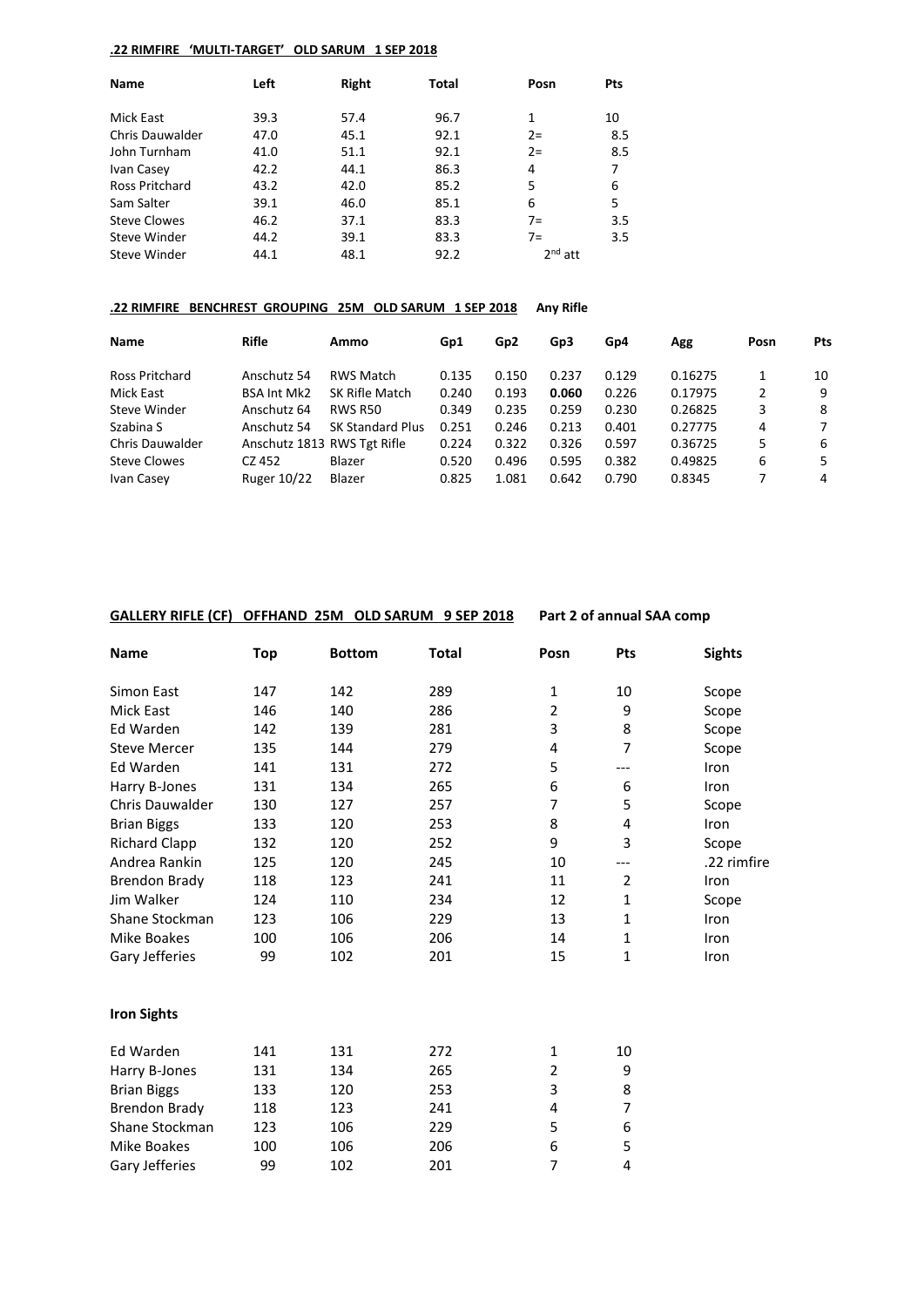## **.22 RIMFIRE 'TIMED & PRECISION 1' OLD SARUM 9 SEP 2018 Part 3 of annual SAA comp**

| <b>Name</b>          | <b>P1</b> | P <sub>2</sub> | P3   | Total  | Posn | <b>Pts</b>              |
|----------------------|-----------|----------------|------|--------|------|-------------------------|
| Chris Dauwalder      | 117.4     | 119.3          | 60.4 | 296.11 | 1    | 10                      |
| Ed Warden            | 116.6     | 120.9          | 59.3 | 295.18 | 2    | 9                       |
| <b>Mick East</b>     | 119.2     | 115.2          | 59.3 | 293.7  | 3    | 8                       |
| <b>Steve Mercer</b>  | 119.5     | 113.2          | 60.3 | 292.10 | 4    | 7                       |
| Sam Salter           | 113.4     | 117.3          | 58.2 | 288.9  | 5    | 6                       |
| <b>Brian Biggs</b>   | 110.0     | 115.3          | 55.0 | 280.3  | 6    | 5                       |
| Gary Jefferies       | 111.2     | 111.0          | 57.1 | 279.3  | 7    | 4                       |
| Sasha Brady (J)      | 112.2     | 104.0          | 58.2 | 274.4  | 8    | 3                       |
| Jim Walker           | 113.1     | 103.0          | 58.1 | 274.2  | 9    | 2                       |
| Shane Stockman       | 109.1     | 106.0          | 57.0 | 272.1  | 10   | 1                       |
| James Thompson       | 113.1     | 99.1           | 56.1 | 268.3  | 11   | 1                       |
| <b>Richard Clapp</b> | 100.1     | 112.1          | 48.0 | 260.2  | 12   | 1                       |
| Simon East           | 120.5     | 107.3          | 30.0 | 257.8  | 13   | 1                       |
| Ivan Casey           | 106.1     | 112.4          | 37.0 | 255.5  | 14   | 1                       |
| Harry B-Jones        | 115.0     | 117.4          | 10.0 | 242.4  | 15   | 1                       |
| Mike Boakes          | 101.1     | 80.1           | 57.0 | 238.2  | 16   | 1                       |
| James Thompson       | 115.2     | 112.0          | 55.2 | 282.4  |      | 2 <sup>nd</sup> attempt |

## **.22 RIMFIRE BENCHREST SCORE 25M OLD SARUM 9 SEP 2018 Any Rifle under 4.0kg**

| <b>Name</b>            | <b>Rifle</b>  | Ammo                    | Score | Posn | <b>Points</b> |                  |
|------------------------|---------------|-------------------------|-------|------|---------------|------------------|
| Mick East              | Anschutz 1390 | <b>SK Standard Plus</b> | 232.6 |      | 10            |                  |
| Ivan Casey             | Anschutz 54   | Blazer                  | 230.4 | 2    | $---$         | Rifle overweight |
| Simon East             | Ruger 10/22   | SK Rifle Match          | 229.5 | 3    | 9             | Rifle 3.97kg !!  |
| <b>Chris Dauwalder</b> | Ruger 10/22   | SK Pistol Match         | 217.4 | 4    | 8             |                  |
| Jim Walker             | Ruger 10/22   | Blazer                  | 50.0  |      |               |                  |

# **Skill at Arms Aggregate**

| <b>Name</b>            | <b>F</b> Class | GR(CF) | .22 r/f | <b>Total</b> | Posn           |
|------------------------|----------------|--------|---------|--------------|----------------|
| <b>Chris Dauwalder</b> | 232            | 257    | 296     | 785          | $\mathbf{1}$   |
| Gary Jefferies         | 244            | 201    | 279     | 724          | 2              |
| <b>Brian Biggs</b>     | 184            | 253    | 280     | 717          | 3              |
| <b>Mick East</b>       |                | 286    | 293     | 579          | 4              |
| Ed Warden              |                | 281    | 295     | 576          | 5              |
|                        |                |        |         |              |                |
| <b>Steve Mercer</b>    |                | 279    | 292     | 571          | 6              |
| <b>Simon East</b>      |                | 289    | 257     | 546          | $\overline{7}$ |
| <b>Richard Clapp</b>   |                | 252    | 260     | 512          | 8              |
| Jim Walker             |                | 234    | 274     | 508          | 9              |
| Harry B-Jones          |                | 265    | 242     | 507          | 10             |
| Shane Stockman         |                | 229    | 272     | 501          | 11             |
| Mike Boakes            |                | 206    | 238     | 444          | 12             |
| Sam Salter             |                |        | 288     | 288          | 13             |
| <b>Graham Downer</b>   | 280            |        | -----   | 280          | 14             |
| Sasha Brady (J)        |                |        | 274     | 274          | 15             |
| James Thompson         |                |        | 268     | 268          | 16             |
| Ivan Casey             |                |        | 255     | 255          | 17             |
| <b>Brendon Brady</b>   |                | 241    |         | 241          | 18             |
| lan Smedley            | 240            | ----   |         | 240          | 19             |
| Paul Phillips          | 216            |        |         | 216          | 20             |
| Andrea Rankin          | 208            |        |         | 208          | $21 =$         |
| Mark Smith             | 208            |        |         | 208          | $21 =$         |
| Pete Smith             | 176            |        | -----   | 176          | 23             |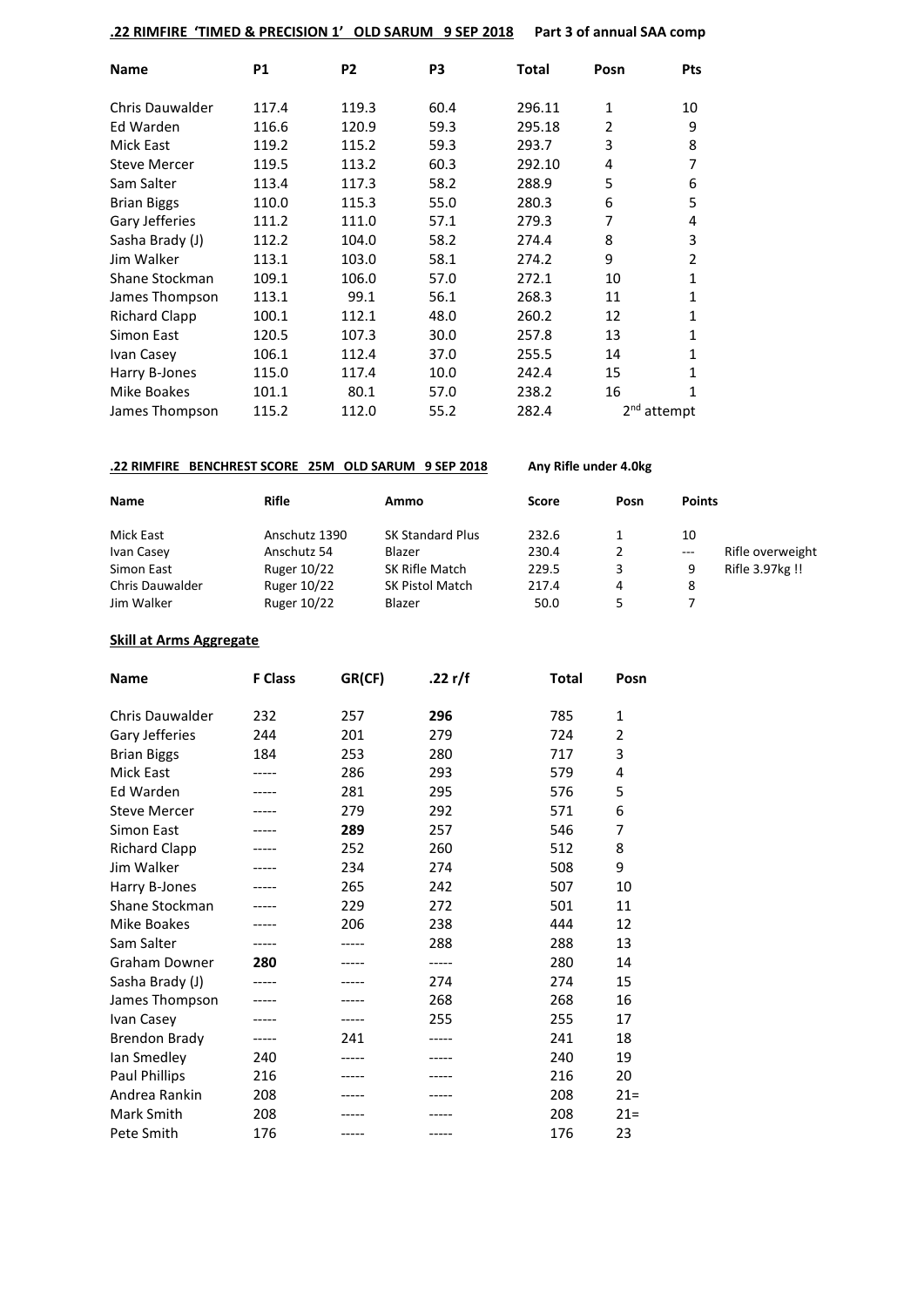# **AGGREGATE RESULTS 1 JULY 2018 – 30 JUN 2019**

**F Class – Open** (Best 6 to count). A total of **10** members took part in these competitions.

| Name                 | 29 Jul | 12 Aug | Total |
|----------------------|--------|--------|-------|
| Gary Jefferies       | ٩      | 10     | 19    |
| Chris Dauwalder      | 7      | 8      | 15    |
| Mark Smith           | 5      | 9      | 14    |
| Graham Downer        | 10     |        | 10    |
| lan Smedley          | 8      |        | 8     |
| Harry B-Jones        |        | 7      | 7     |
| <b>Paul Phillips</b> | 6      |        | 6     |
| Andrea Rankin        | 4      |        | 4     |
| <b>Brian Biggs</b>   | 3      |        | 3     |
| Pete Smith           | 2      |        | 2     |
|                      |        |        |       |

**F Class – TR** (Best 6 to count). A total of **10** members took part in these competitions.

| 29 Jul | 12 Aug | Total |
|--------|--------|-------|
| 10     | 10     | 20    |
| 8      | 8      | 16    |
| 5      | 9      | 14    |
| 9      |        | 9     |
|        | 7      | 7     |
| 7      |        | 7     |
| 6      |        | 6     |
| 4      |        | 4     |
| 3      |        | 3     |
| 2      |        | 2     |
|        |        |       |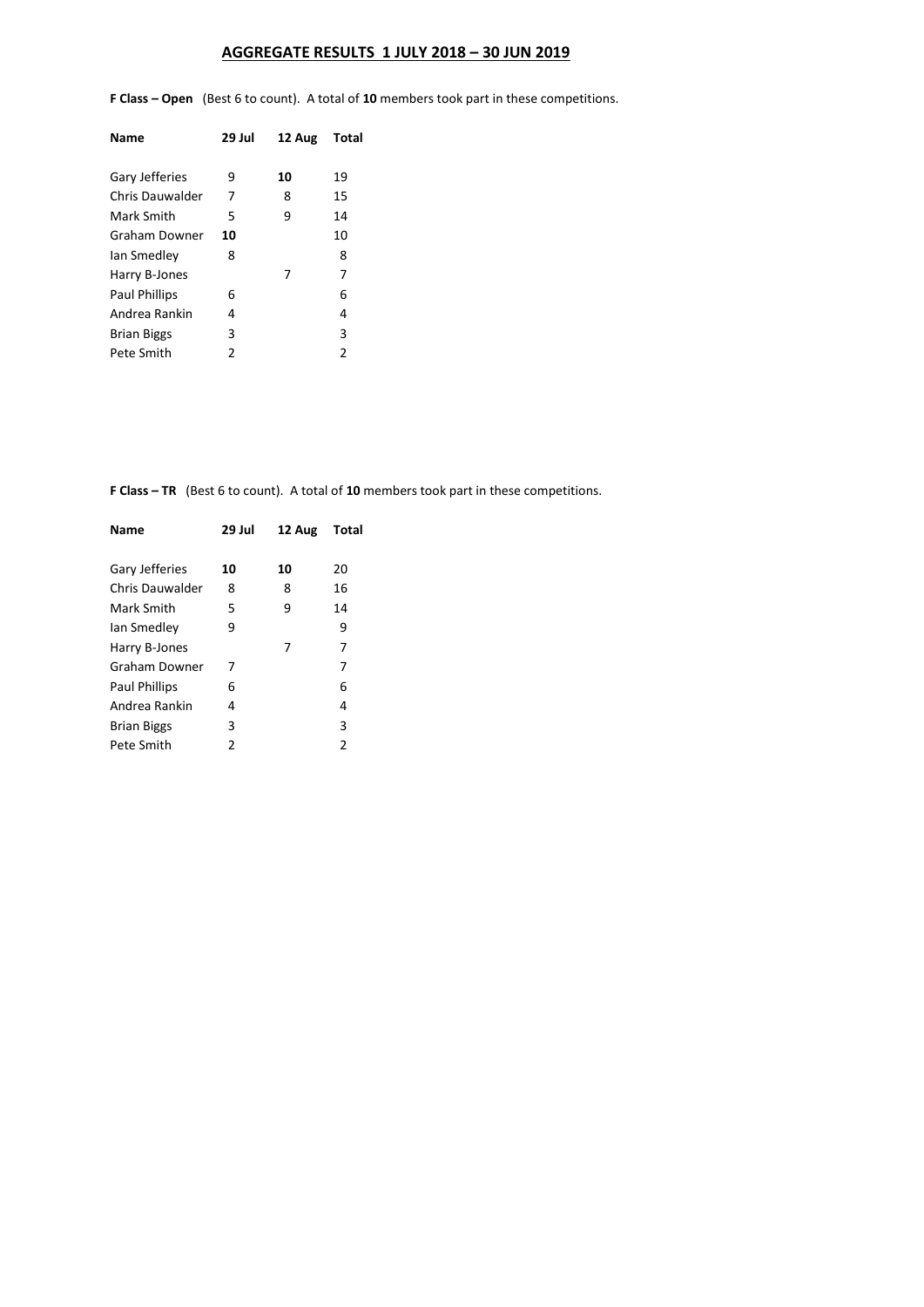| 15 Jul | 18 Aug | 1 Sep | Total          |
|--------|--------|-------|----------------|
| 9.5    | 8      | 10    | 27.5           |
| 8      | 9      | 8     | 25             |
| 5      | 5      | 7     | 17             |
| 7      | 10     |       | 17             |
|        | 6      | 9     | 15             |
| 6      | 7      |       | 13             |
| 9.5    |        |       | 9.5            |
|        | 3      | 6     | 9              |
| 4      |        | 4     | 8              |
|        |        | 5     | 5              |
|        | 4      |       | 4              |
| 3      |        |       | 3              |
|        |        | 3     | 3              |
| 2      |        |       | $\overline{2}$ |
|        | 2      |       | 2              |
| 1      |        |       | 1              |
|        |        |       |                |

**.22 Rimfire – Offhand** (Best 8 to count). A total of **16** members took part in these competitions.

**.22 Rimfire – Speed** (Best 9 to count). A total of **27** members took part in these competitions.

| <b>Name</b>            | 15 Jul | 18 Aug | 1 Sep | 9 Sep        | <b>Total</b>   |
|------------------------|--------|--------|-------|--------------|----------------|
| <b>Chris Dauwalder</b> | 8      | 8      | 8.5   | 10           | 34.5           |
| <b>Mick East</b>       |        | 10     | 10    | 8            | 28             |
| Ed Warden              | 9      | 7      |       | 9            | 25             |
| <b>Rod Cotton</b>      | 7      | 9      |       |              | 16             |
| <b>Ross Pritchard</b>  | 3      | 6      | 6     |              | 15             |
| John Turnham           |        | 5      | 8.5   |              | 13.5           |
| <b>Brian Biggs</b>     | 6      |        |       | 5            | 11             |
| Simon East             | 10     |        |       | $\mathbf{1}$ | 11             |
| Sam Salter             |        |        | 5     | 6            | 11             |
| Ivan Casey             |        |        | 7     | 1            | 8              |
| <b>Steve Mercer</b>    |        |        |       | 7            | 7              |
| Harry B-Jones          | 5      |        |       | 1            | 6              |
| Ed Bush                |        | 4      |       |              | 4              |
| Gary Jefferies         |        |        |       | 4            | 4              |
| Andrea Rankin          | 4      |        |       |              | 4              |
| <b>Steve Clowes</b>    |        |        | 3.5   |              | 3.5            |
| <b>Steve Winder</b>    |        |        | 3.5   |              | 3.5            |
| Sasha Brady (J)        |        |        |       | 3            | 3              |
| Peter Kiv              |        | 3      |       |              | 3              |
| David Shepherd         | 2      |        |       |              | 2              |
| Jim Walker             |        |        |       | 2            | $\overline{2}$ |
| Harold Isaac           | 1      |        |       |              | $\mathbf{1}$   |
| Mark Smith             | 1      |        |       |              | $\mathbf{1}$   |
| Shane Stockman         |        |        |       | 1            | $\mathbf{1}$   |
| James Thompson         |        |        |       | 1            | 1              |
| <b>Richard Clapp</b>   |        |        |       | $\mathbf{1}$ | 1              |
| <b>Mike Boakes</b>     |        |        |       | 1            | 1              |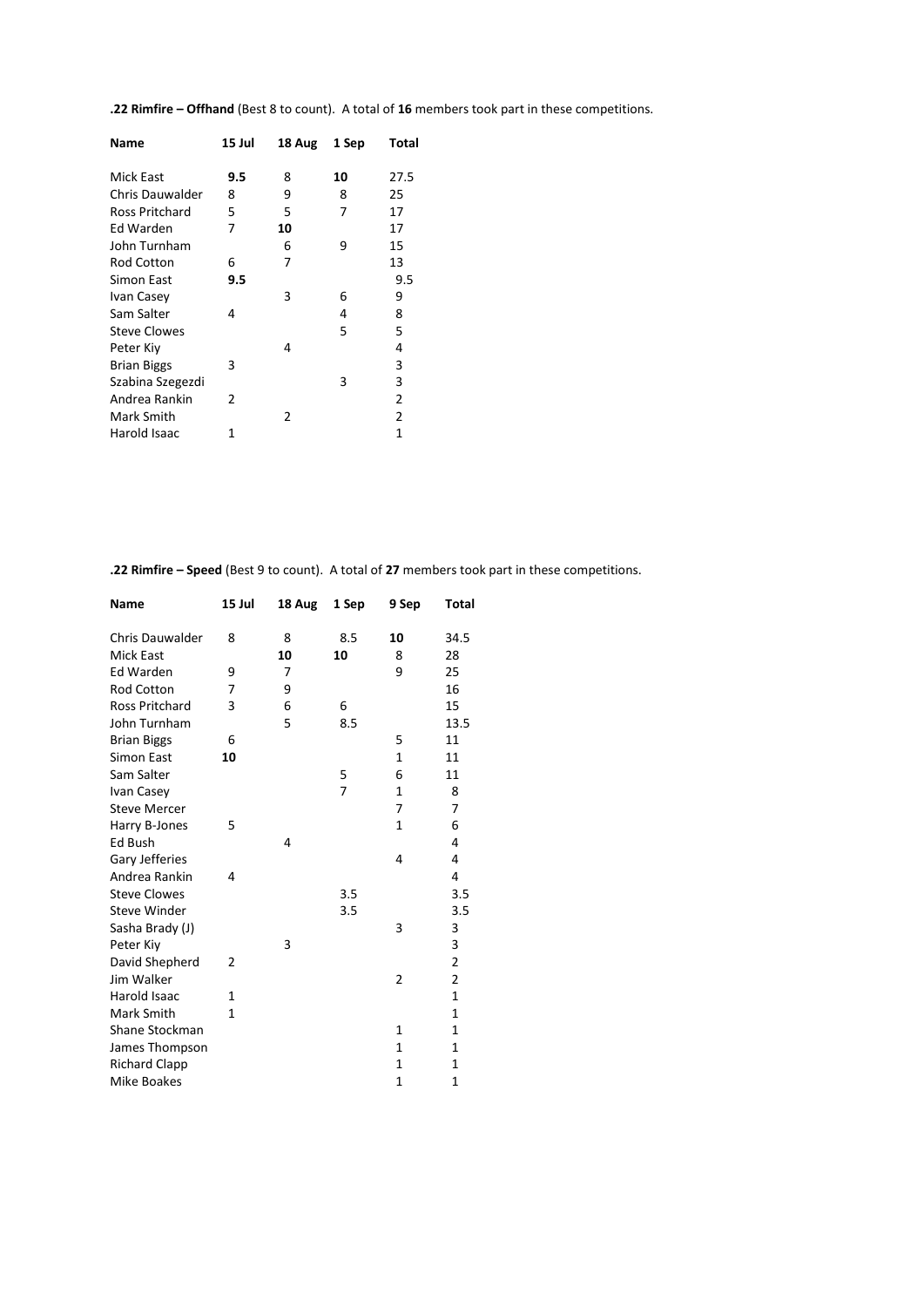| <b>Name</b>              | 5 Aug        | 25 Aug | 9 Sep          | Total          |
|--------------------------|--------------|--------|----------------|----------------|
| <b>Mick East</b>         | 10           | 10     | 9              | 29             |
| Simon East               | 9            |        | 10             | 19             |
| <b>Steve Mercer</b>      | 6            |        | 7              | 13             |
| <b>Ed Warden</b>         | 5            |        | 8              | 13             |
| Chris Dauwalder          |              | 7      | 5              | 12             |
| <b>Steve Jugg</b>        | 3            | 9      |                | 12             |
| <b>Rod Cotton</b>        | 1            | 8      |                | 9              |
| <b>Matt Mercer</b>       | 8            |        |                | 8              |
| Chris Blackler           | 7            |        |                | 7              |
| Dave Johnson             | 1            | 6      |                | 7              |
| Harry B-Jones            |              |        | 6              | 6              |
| <b>Brian Biggs</b>       | 1            |        | 4              | 5              |
| <b>Richard Griffiths</b> | 1            | 4      |                | 5              |
| James Thompson           |              | 5      |                | 5              |
| Simon Lagden             | 4            |        |                | 4              |
| <b>Richard Clapp</b>     |              |        | 3              | 3              |
| <b>Brendon Brady</b>     |              |        | $\overline{2}$ | $\overline{c}$ |
| <b>Steve Monk</b>        | 2            |        |                | $\overline{2}$ |
| John Turnham             | 1            |        |                | $\mathbf{1}$   |
| Ross Pritchard           | 1            |        |                | 1              |
| Harold Isaac             | 1            |        |                | $\mathbf{1}$   |
| Jason Slater             | 1            |        |                | 1              |
| Ivan Casey               | $\mathbf{1}$ |        |                | 1              |
| Ed Bush                  | 1            |        |                | 1              |
| <b>Mike Boakes</b>       | 1            |        | 1              | 1              |
| Jim Walker               |              |        | 1              | 1              |
| Shane Stockman           |              |        | $\mathbf{1}$   | $\mathbf{1}$   |
| Gary Jefferies           |              |        | $\mathbf{1}$   | 1              |
|                          |              |        |                |                |

**Gallery Rifle (CF) – Offhand** (Best 8 to count). A total of **28** members took part in these competitions.

**Gallery Rifle (CF) – Offhand Iron Sights** (Best 8 to count). A total of **15** members took part in these competitions.

| Name                     | 5 Aug | 25 Aug | 9 Sep | Total          |
|--------------------------|-------|--------|-------|----------------|
| <b>Mick East</b>         | 10    | 9      |       | 19             |
| Ed Warden                | 9     |        | 10    | 19             |
| Rod Cotton               | 6.5   | 10     |       | 16.5           |
| <b>Brian Biggs</b>       | 5     |        | 8     | 13             |
| <b>Richard Griffiths</b> | 4     | 7      |       | 11             |
| Harry B-Jones            |       |        | 9     | 9              |
| <b>Steve Monk</b>        | 8     |        |       | 8              |
| James Thompson           |       | 8      |       | 8              |
| Brendon Brady            |       |        | 7     | 7              |
| John Turnham             | 6.5   |        |       | 6.5            |
| Mike Boakes              | 1     |        | 5     | 6              |
| Shane Stockman           |       |        | 6     | 6              |
| Gary Jefferies           |       |        | 4     | 4              |
| Dave Johnson             | 3     |        |       | 3              |
| Ivan Casey               | 2     |        |       | $\overline{2}$ |
|                          |       |        |       |                |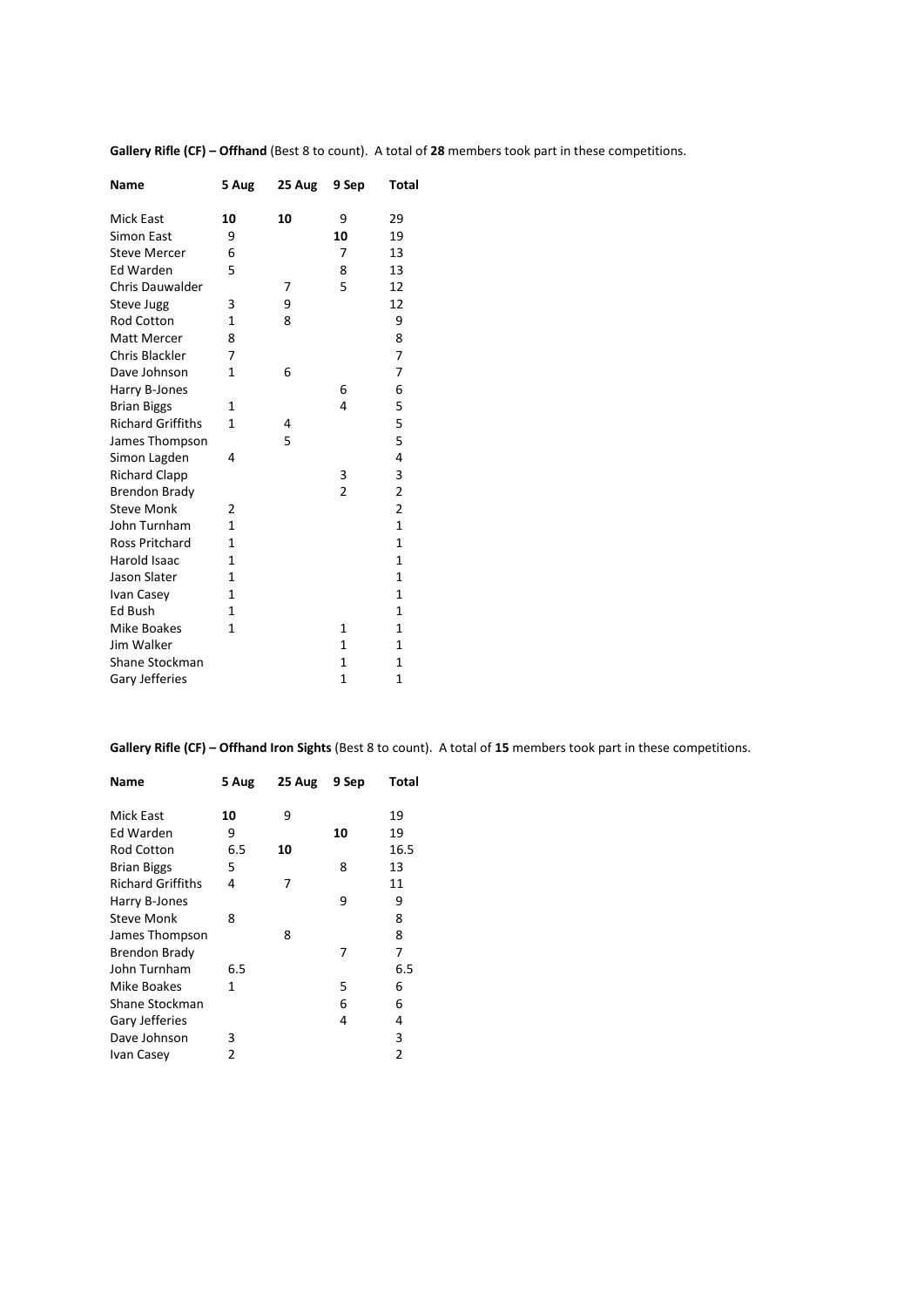**Gallery Rifle (CF) – Speed** (Best 9 to count). A total of **20** members took part in these competitions.

| Name                | 15 Jul | 5 Aug | 25 Aug | Total        |
|---------------------|--------|-------|--------|--------------|
| <b>Mick East</b>    | 5      | 8     | 9      | 22           |
| Ed Warden           | 9.5    | 10    |        | 19.5         |
| Simon East          | 9.5    | 9     |        | 18.5         |
| <b>Rod Cotton</b>   | 7      | 1     | 7      | 15           |
| Chris Dauwalder     | 3      |       | 10     | 13           |
| Dave Johnson        |        | 2     | 8      | 10           |
| Harry B-Jones       | 8      |       |        | 8            |
| Matt Mercer         |        | 7     |        | 7            |
| Ross Pritchard      | 6      | 1     |        | 7            |
| <b>Steve Mercer</b> |        | 6     |        | 6            |
| James Thompson      |        |       | 6      | 6            |
| Steve Jugg          |        | 5     |        | 5            |
| Mark Smith          | 4      |       |        | 4            |
| John Turnham        |        | 4     |        | 4            |
| Chris Blackler      |        | 3     |        | 3            |
| Ed Bush             |        | 1     |        | $\mathbf{1}$ |
| Peter Kiy           |        | 1     |        | 1            |
| <b>Steve Monk</b>   |        | 1     |        | 1            |
| Harold Isaac        |        | 1     |        | 1            |
| Mike Boakes         |        | 1     |        | 1            |
|                     |        |       |        |              |

**Gallery Rifle (CF) – Speed Iron Sights** (Best 9 to count). A total of **7** members took part in these competitions.

| <b>Name</b>       | 5 Aug | 25 Aug | Total |
|-------------------|-------|--------|-------|
| Rod Cotton        | 7     | ٩      | 16    |
| Mick East         |       | 10     | 10    |
| John Turnham      | 10    |        | 10    |
| Dave Johnson      | ٩     |        | 9     |
| <b>Steve Monk</b> | 8     |        | 8     |
| James Thompson    |       | 8      | 8     |
| Mike Boakes       | 6     |        | 6     |
|                   |       |        |       |

**.22 rimfire pistol Speed** (Best 9 to count). A total of **7** members took part in these competitions.

| Name               | 5 Aug | 25 Aug | Total |
|--------------------|-------|--------|-------|
| Steve Jugg         | 7     | 10     | 17    |
| <b>Rod Cotton</b>  | 6     | 8      | 14    |
| <b>Fd Warden</b>   | 10    |        | 10    |
| Chris Blackler     | 9     |        | g     |
| Chris Dauwalder    |       | q      | ٩     |
| <b>Brian Biggs</b> | 8     |        | 8     |
| Simon Lagden       | 5     |        | 5     |
|                    |       |        |       |

**.22 rimfire Benchrest (**Best 9 to count). A total of **11** members took part in these competitions.

| <b>Name</b>         | 15 Jul | 18 Aug | 1 Sep | 9 Sep | Total |
|---------------------|--------|--------|-------|-------|-------|
| Mick East           | 10     | 10     | 9     | 10    | 39    |
| Chris Dauwalder     | 9      | 8      | 6     | 8     | 31    |
| Ross Pritchard      | 8      | 9      | 10    |       | 27    |
| Simon East          |        |        |       | 9     | 9     |
| Steve Winder        |        |        | 8     |       | 8     |
| <b>Rod Cotton</b>   |        | 7      |       |       | 7     |
| Szabina Szegezdi    |        |        | 7     |       | 7     |
| Jim Walker          |        |        |       | 7     | 7     |
| Peter Kiy           |        | 6      |       |       | 6     |
| <b>Steve Clowes</b> |        |        | 5     |       | 5     |
| Ivan Casey          |        |        | 4     |       | 4     |